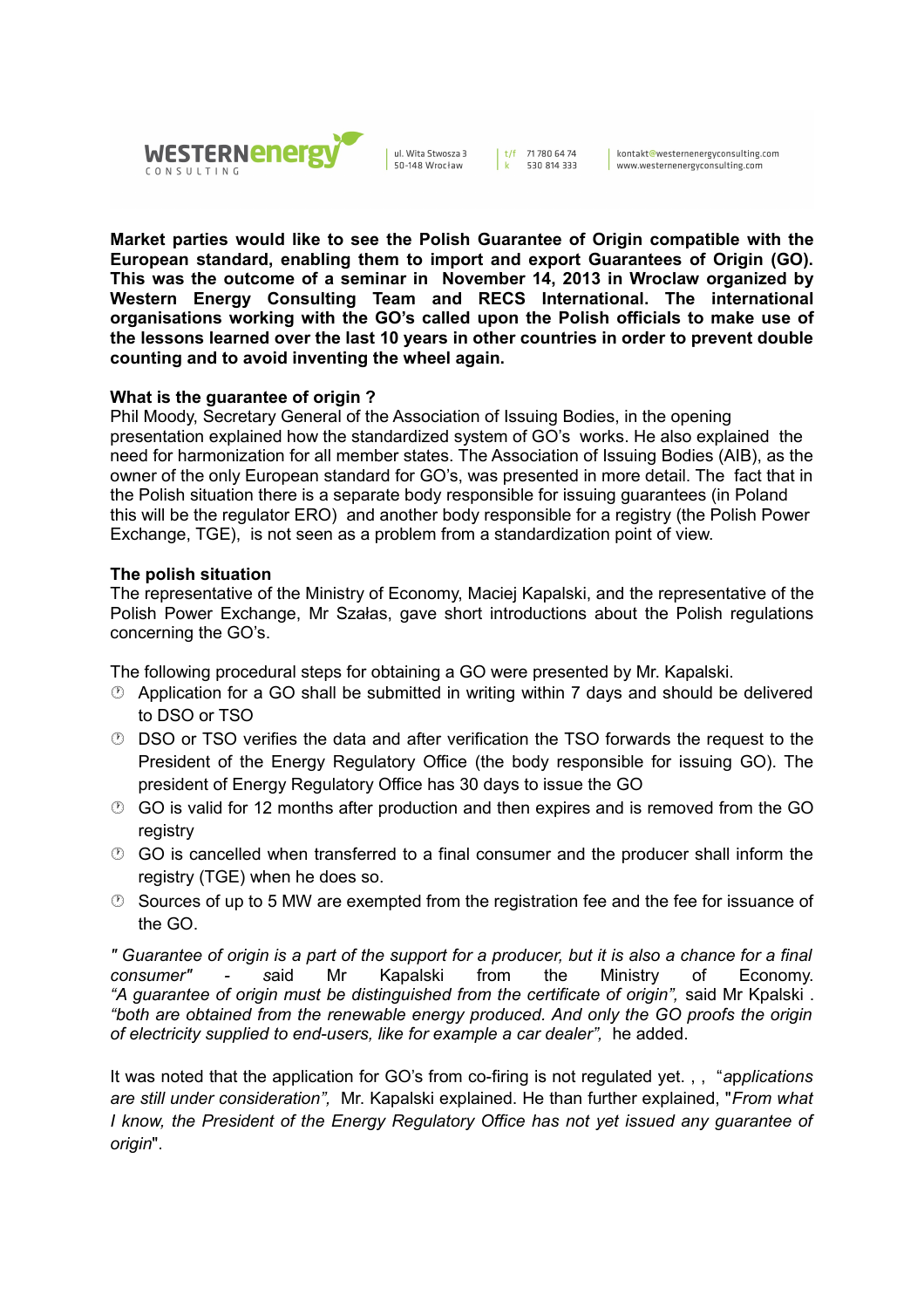

ul. Wita Stwosza 3 50-148 Wrocław

|  $t/f$  71780 6474

530 814 333

kontakt@westernenergyconsulting.com www.westernenergyconsulting.com

Participants of the seminar wanted to know if the Polish issuing body intends to apply membership for AIB. "*At this moment I can not give information on whether Poland will join the Association of Issuing Bodies*" - Mr. Kapalski answered.

# **Registry by the end of the year**

It is unclear when the GO registry will be operational. "*We find this topic complicated and this is due to the fact that it is an instrument subjected to international trade. We want to design it in a way allowing trade between countries . That is why it takes longer. We came here also to consult the Polish market parties and international organizations*. *We're open to suggestions"*, Mr Szałas , Director of the GO registry (TGE) said.

Mr Szałas also declared that he hopes that the registry will start operating by he end of this year . Mr Szalas also said that it is not certain and explained that this also depends on the instructions of the issuing body, the regulator (ERO).

# **Guarantees of Origin in Europe**

Peter Niermeijer , Secretary General of the RECS International, the co-organizer of the meeting: " *For the final consumer it is important to know the origin of the energy. It is up to a consumer to make a choice and a consumer is always right* " . The speaker also stressed once again the need for standardization of the system, enabling international trade.

Managing Director of STX Services , Max van Meer presented the price development in the market of Guarantees of origin. Participants also had the opportunity to learn that most of the guarantees of origin comes from hydropower . Other popular technologies are biomass and wind. "*The biggest provider of GO's is still Norway , and the largest markets are Belgium and Germany* " - Max van Meer said.

According to Juha Ruokonen , Manager at Fortum, the entire energy production should be certified : "*It would solve a problem with the energy mix*" he stipulated.

Markus Klimscheffskij , representing Grexel Systems, a member of AIB, showed the participants how the registry of Guarantees of origin looks like in practice and how it works. He also explained how the system works in Finland.

Representing the European exchange EEX Miriam Brandes emphasized the need for standardization of the system. EEX is the only exchange that trades GO's across Europe: " *at the moment volumes of GO's are not so big, but this is due to the fact that the market is new for us and we are still developing it. We are pretty sure that the volumes will be bigger in the future* "

## **What next steps are foreseen for the Polish GO system?**

At the end of the Seminar there was a panel discussion moderated by Peter Niermeijer of RECS International. Experts discussed the future of GOs system in Poland and in the rest of Europe. John Harris, representative of IKEA: " *The final consumer is the one that creates the market. The question is how many consumers are there in this room going to buy GOs?*"-